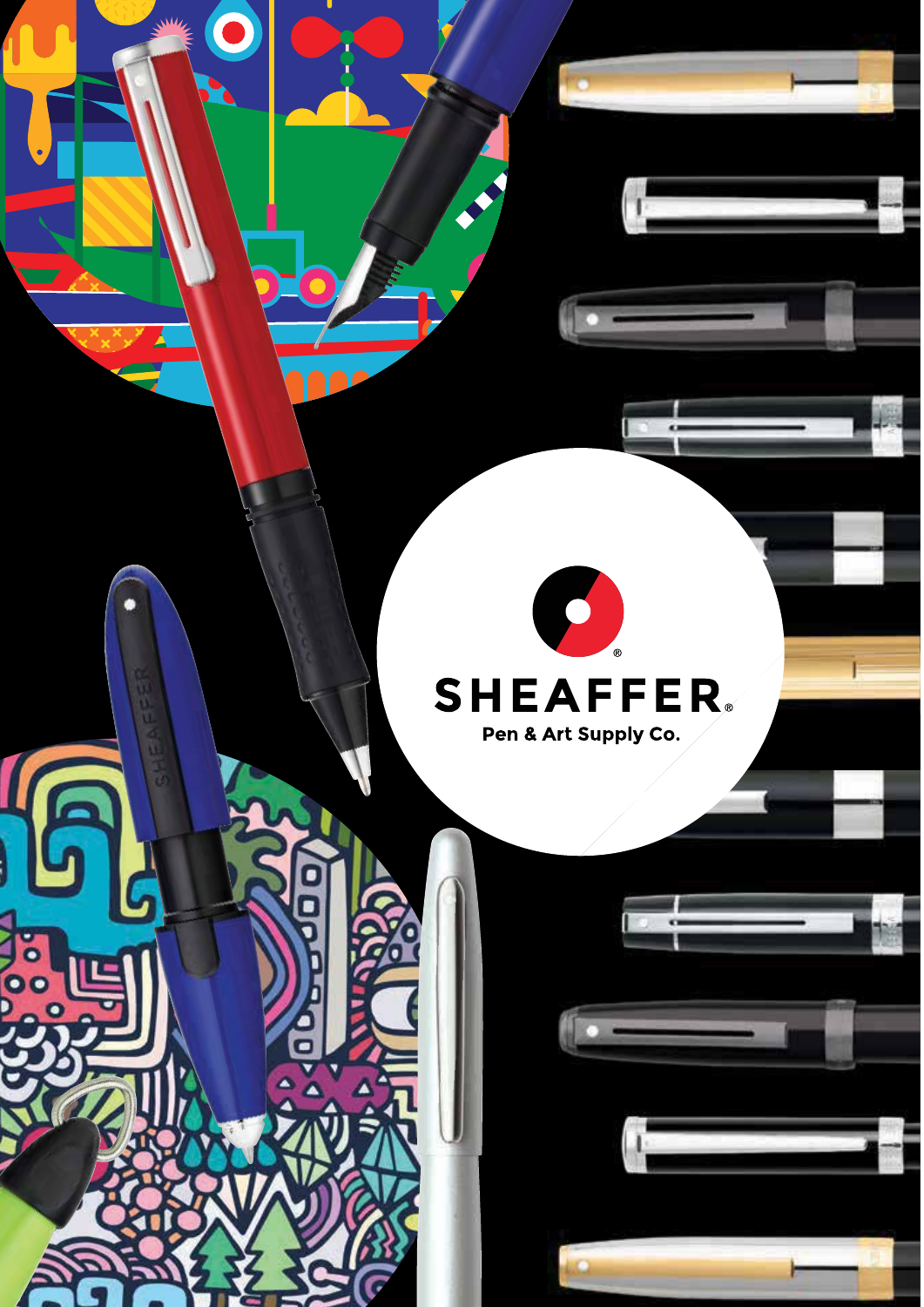

### RESPECT THE PAST. INVENT THE FUTURE

Since 1913 Sheaffer has enabled creative minds to pursue their artistic dreams. Over the 104 years of the brand's history, Sheaffer Pop – while honouring beloved classic fine writing instruments has always respected its past, while inventing its future in order to stay relevant in our ever-changing world.

tools for creative minds – like the Sheaffer Ion and the Sheaffer – like the Sagaris and Prelude. Each Sheaffer writing instrument easily transitions from school, to office to whatever life brings next.

With the 2017 relaunch of the Sheaffer Pen & Arts Supply Co., this tradition continues via a new offering of colourful and stylish new

May the new collection ignite your curiosity…

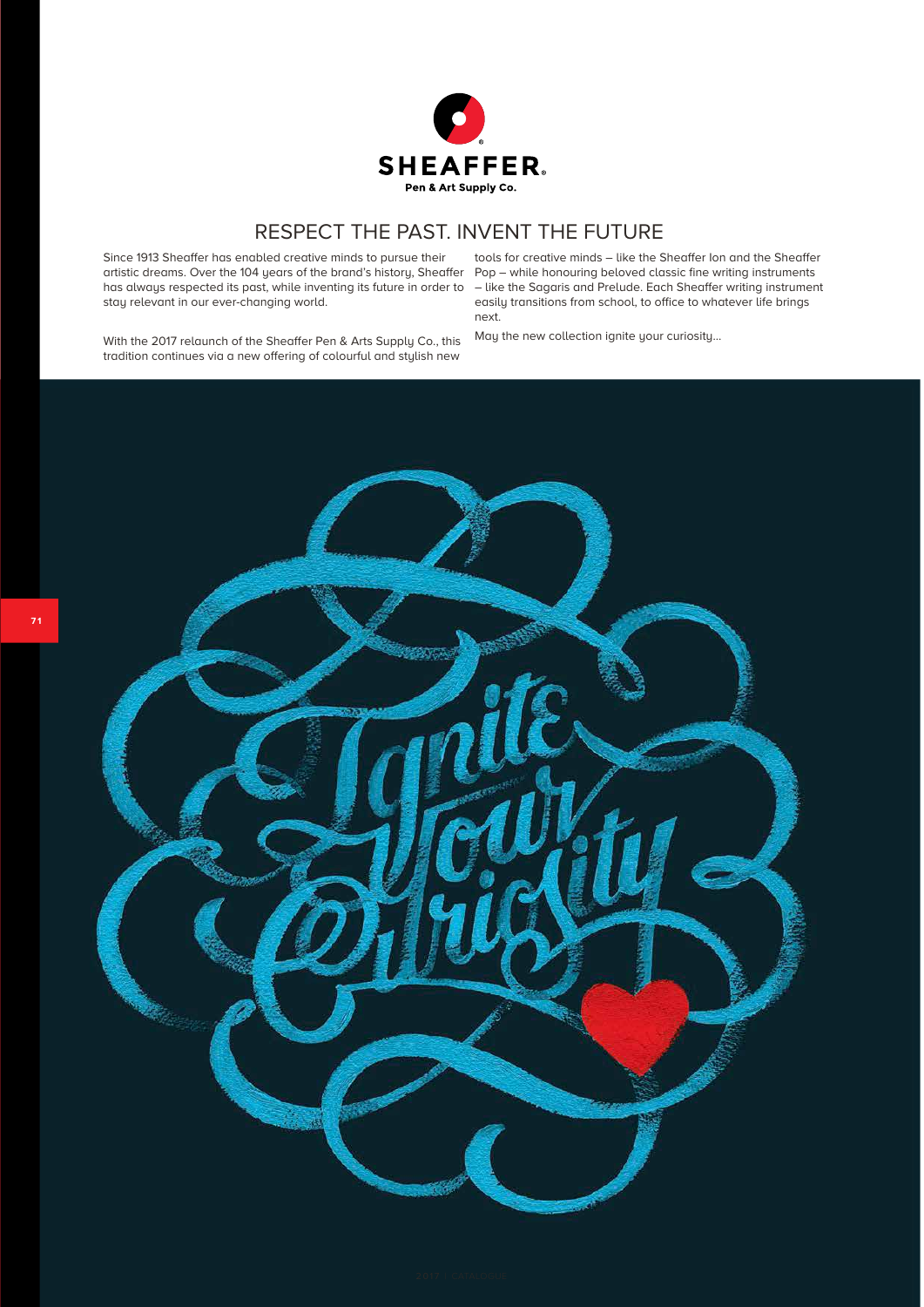# **SHEAFFER® ION**

 $\overleftrightarrow{\mathsf{W}}$  NEW!

Pocket sized and portable—cap attaches to key ring, lanyard or backpack Retractable gel pen mechanism Presented in a standard gift box

### **Sheaffer Limited 1 Year Warranty**

**CI**

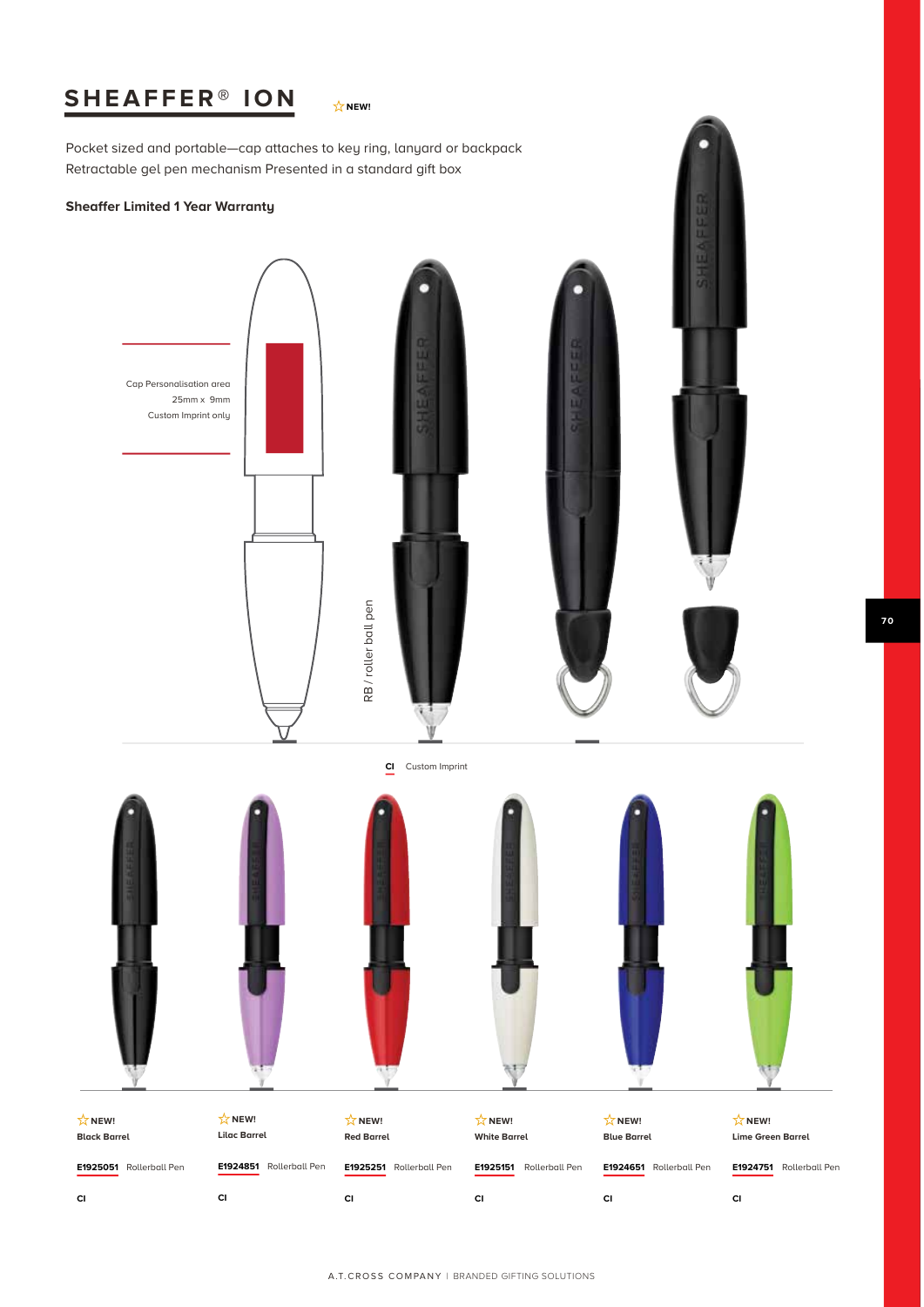

**6 9**

2017 | CATALOGUE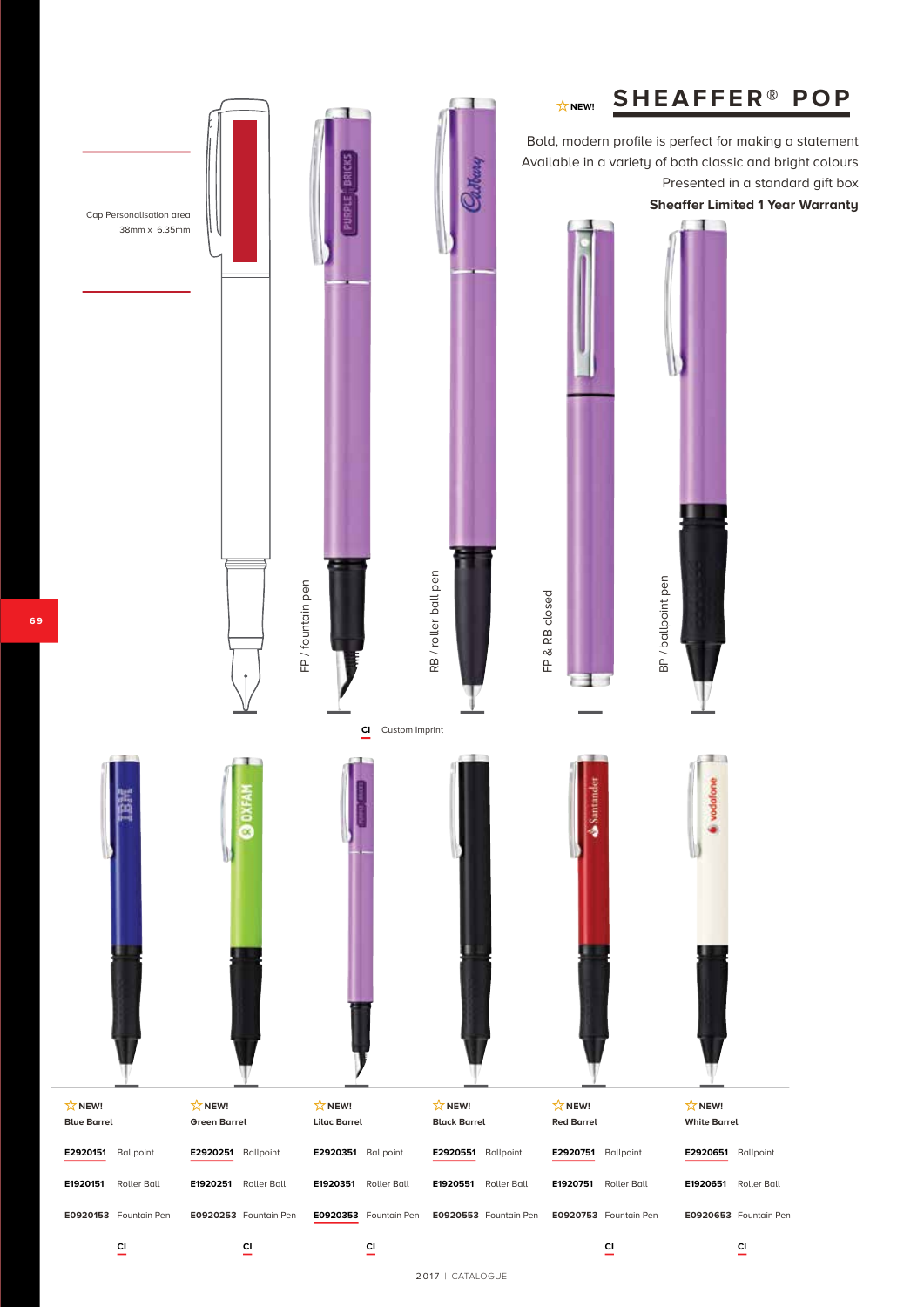## **SHEAFFER® VFM**

Vibrant, fun, modern. Contemporary finishes and modern look for mass audience appeal. Presented in a Standard gift box.

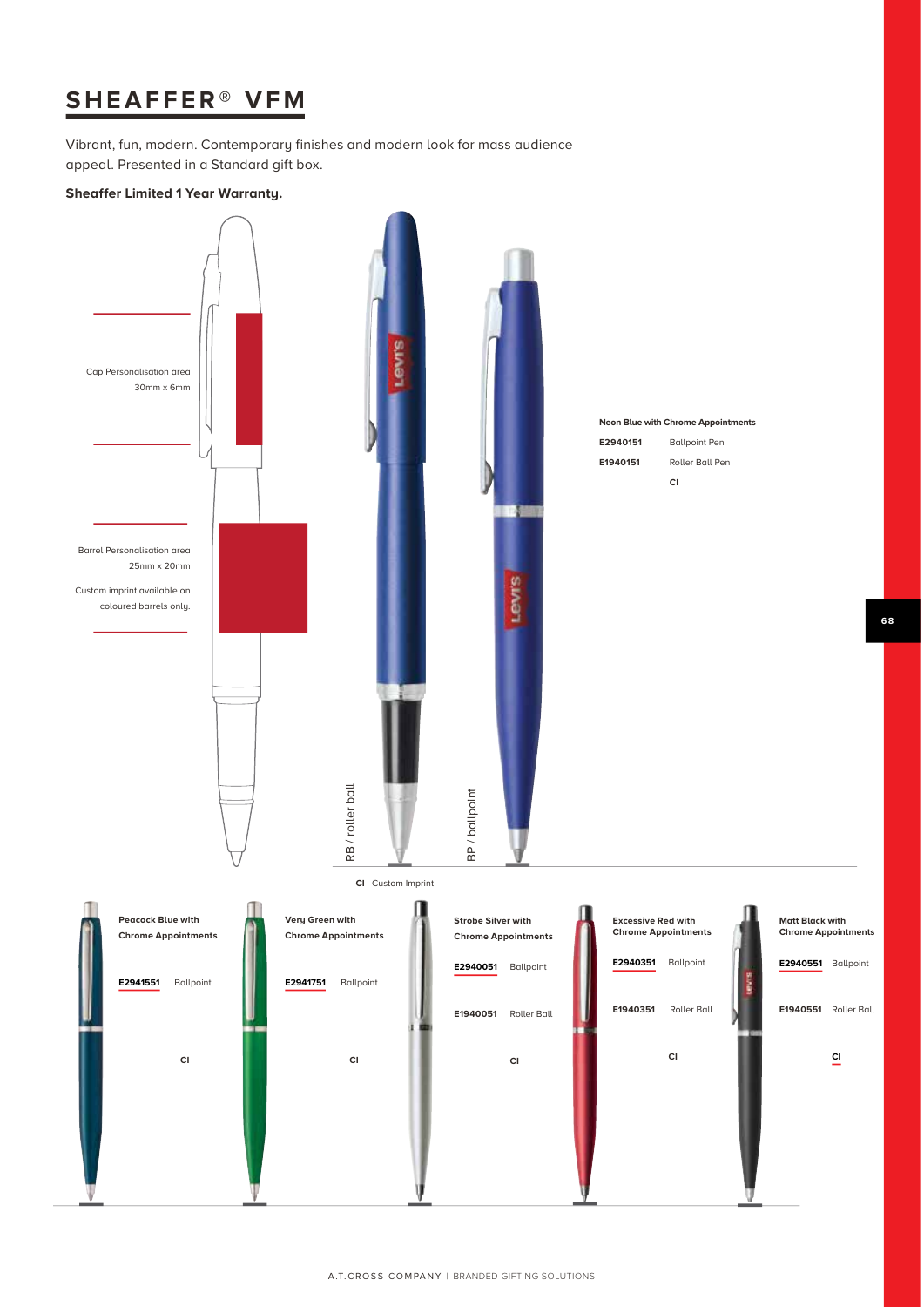# **SHEAFFER AWARD**

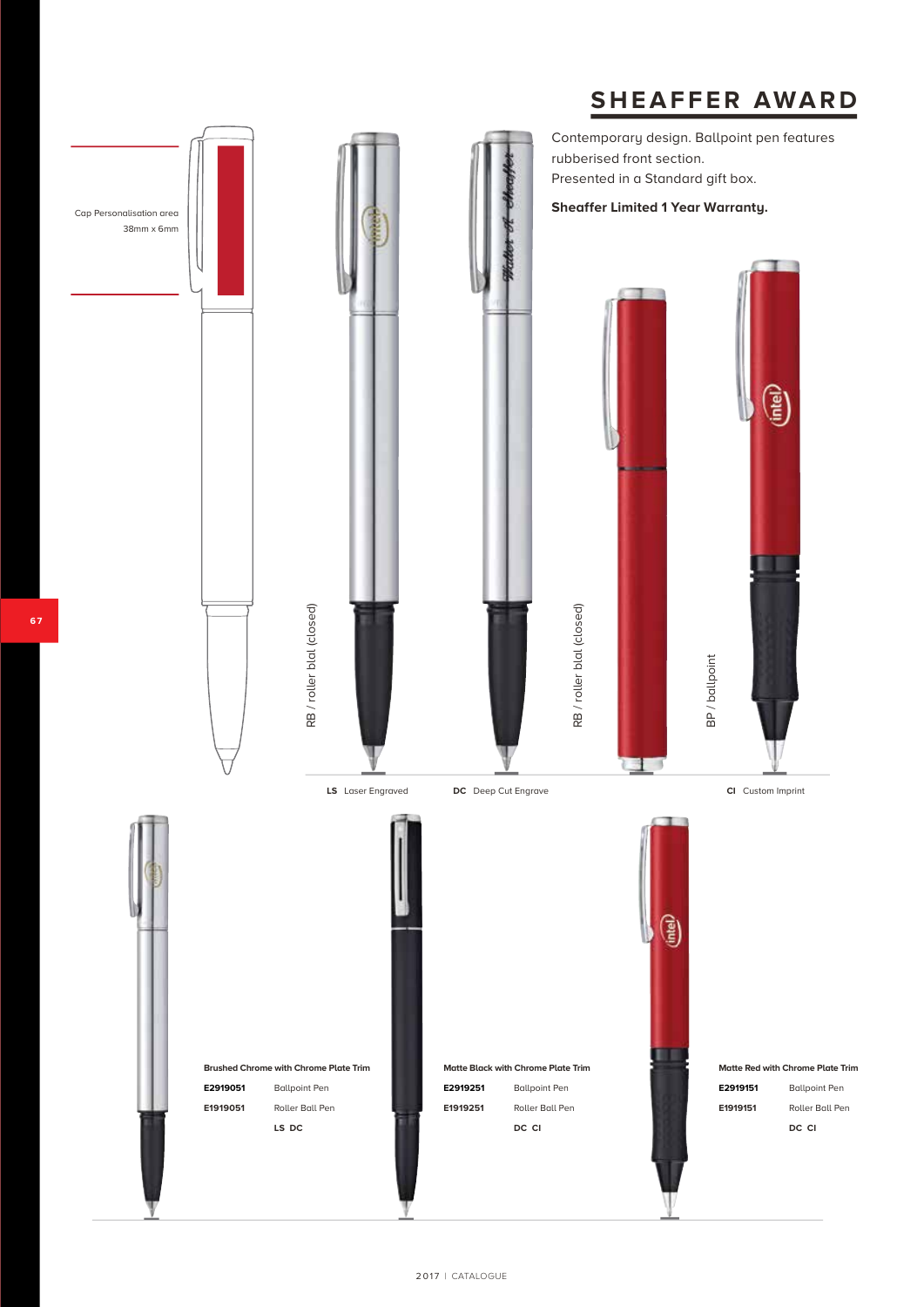## **SHEAFFER® SENTINEL**

Slim profile, classic styling, with convenient push button mechanism. Reliable precision writing instrument. Presented in a Standard gift box.

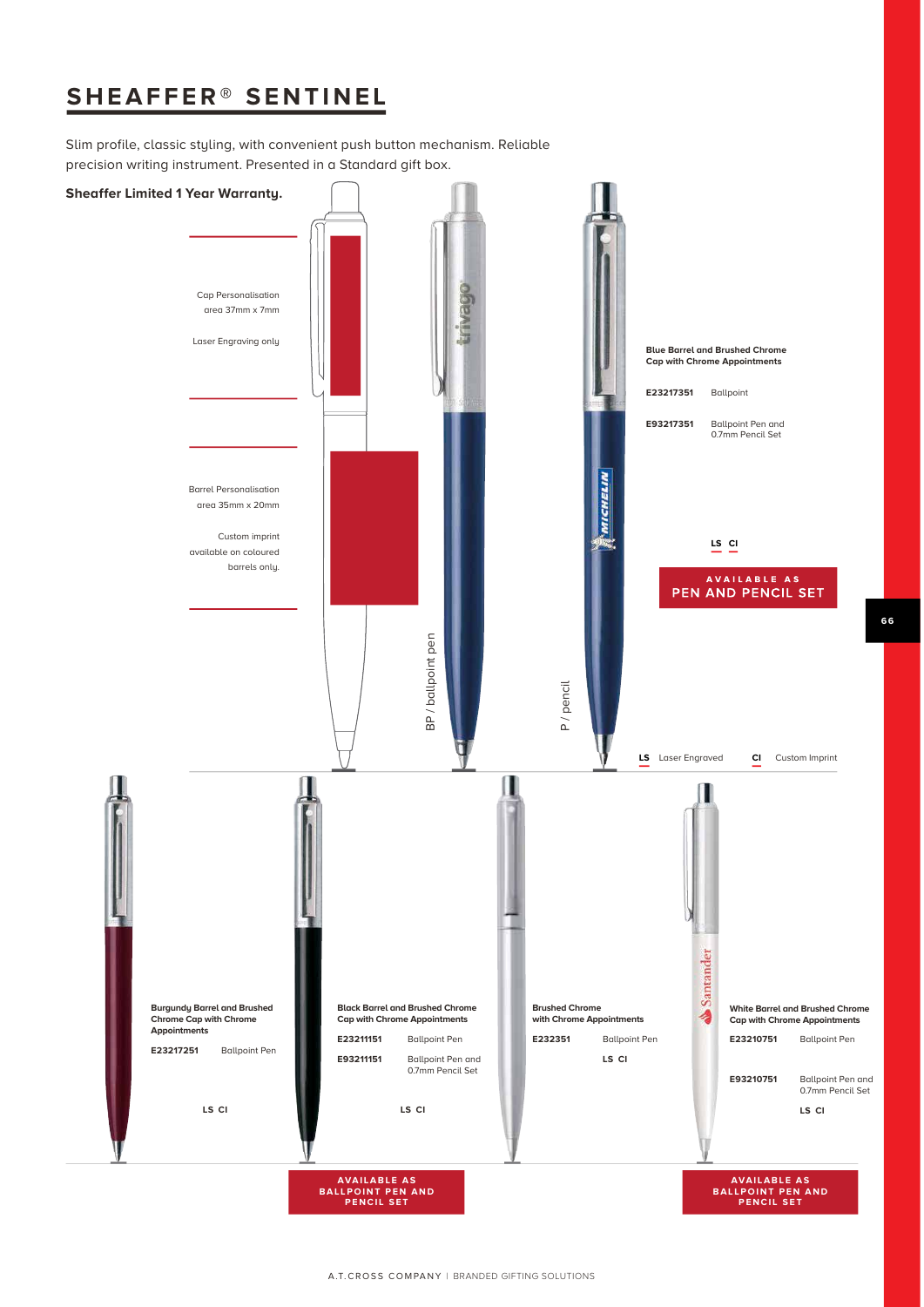## **SHEAFFER® 100**

The perfect gift for anyone, anytime! Contemporary design in a range of attractive finishes. Presented in a Luxury gift box.

Sheaffer Limited 1 Year Warranty.

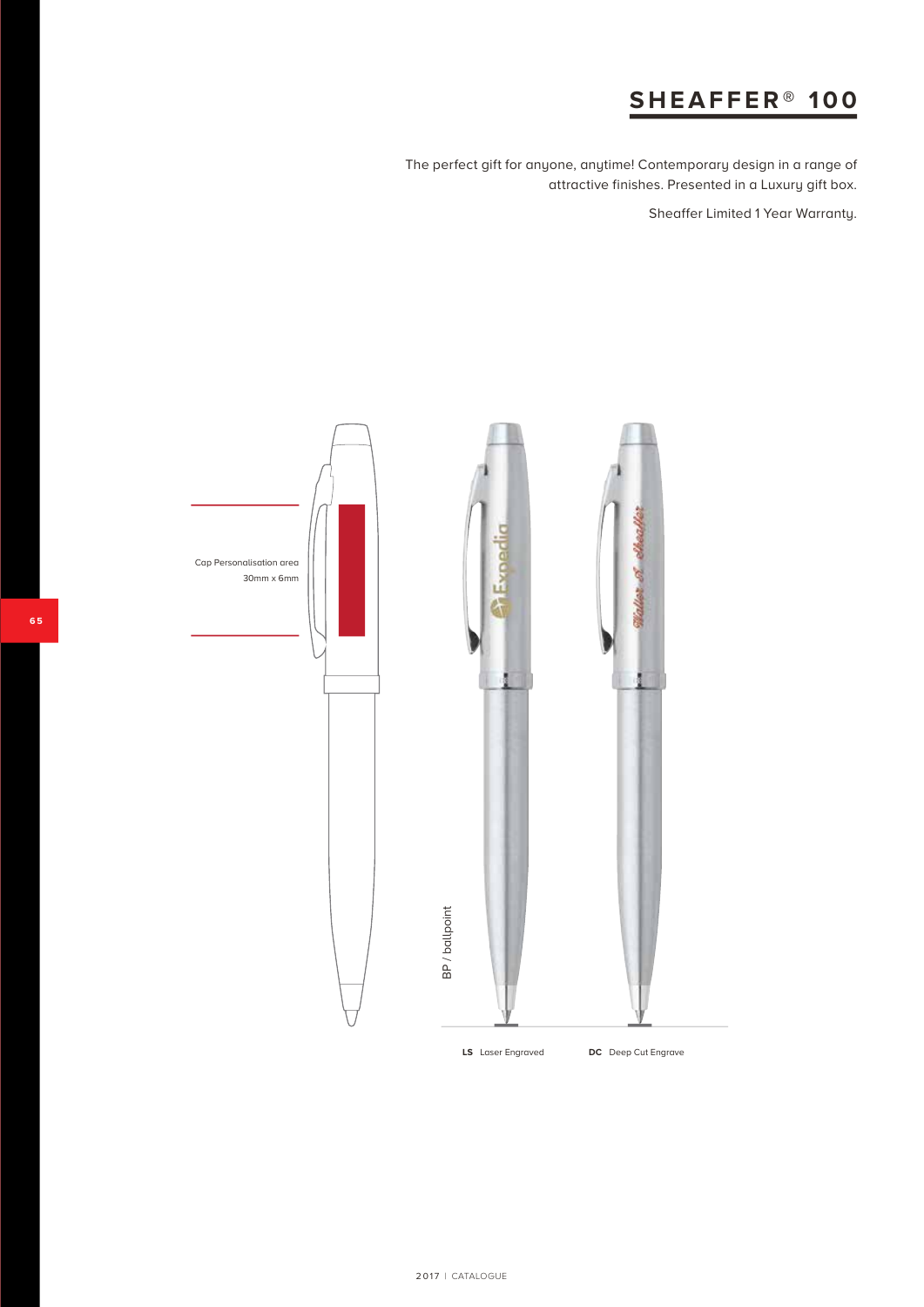# **SHEAFFER® 100**



**Blue Translucent Barrel and Brushed Chrome Cap with Chrome Appointments**

**E2930851-30** Ballpoint Pen

**LS DC**

**Glossy Black Barrel and Brushed Chrome Cap with Chrome Appointments**

**E2931351-30** Ballpoint Pen

**LS DC**

**Brushed Chrome with Chrome Appointments E2930651-30** Ballpoint Pen **LS DC**

**Elegant White Lacquer Barrel and Brushed Chrome Cap with Chrome Appointments**

**E2932451-30** Ballpoint Pen

**LS DC**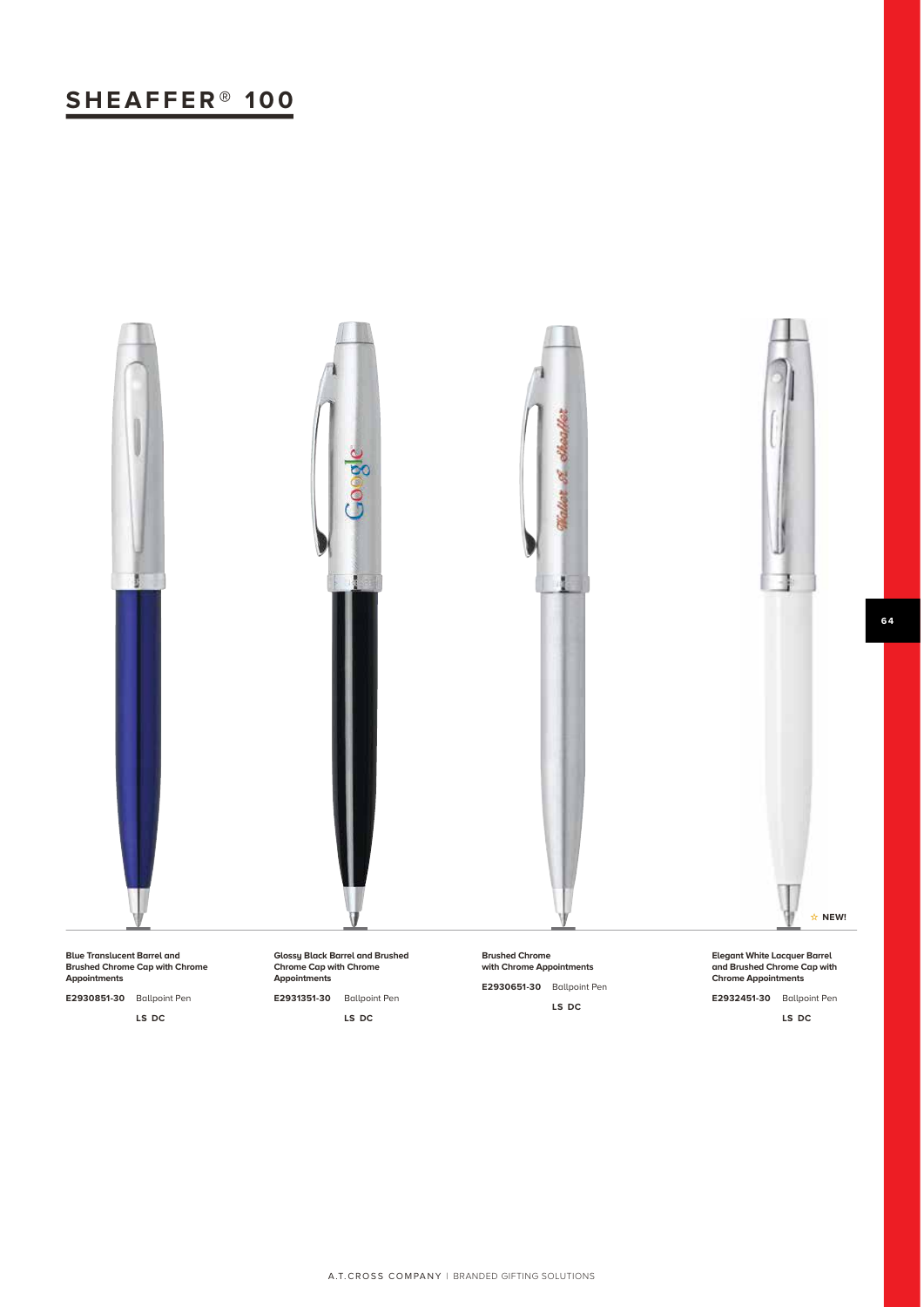# **SHEAFFER® QUATTRO**



**LS DC**

**LS DC**

**LS DC**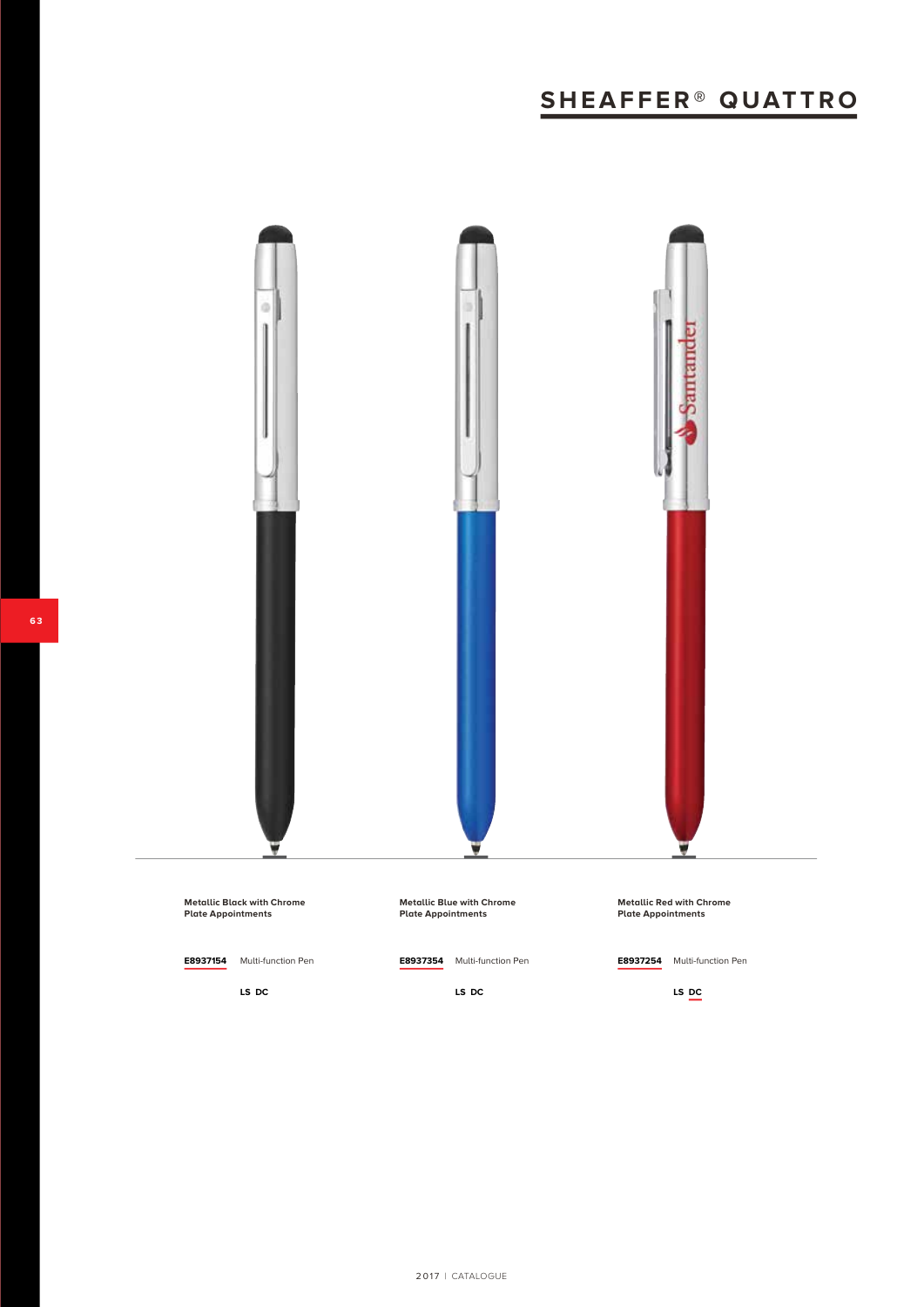# **SHEAFFER® QUATTRO**

Bold, modern profile is perfect for making a statement Available in a variety of both classic and bright colours Presented in a standard gift box

**Sheaffer Limited 1 Year Warranty**



**LS** Laser Engraved **DC** Deep Cut Engraved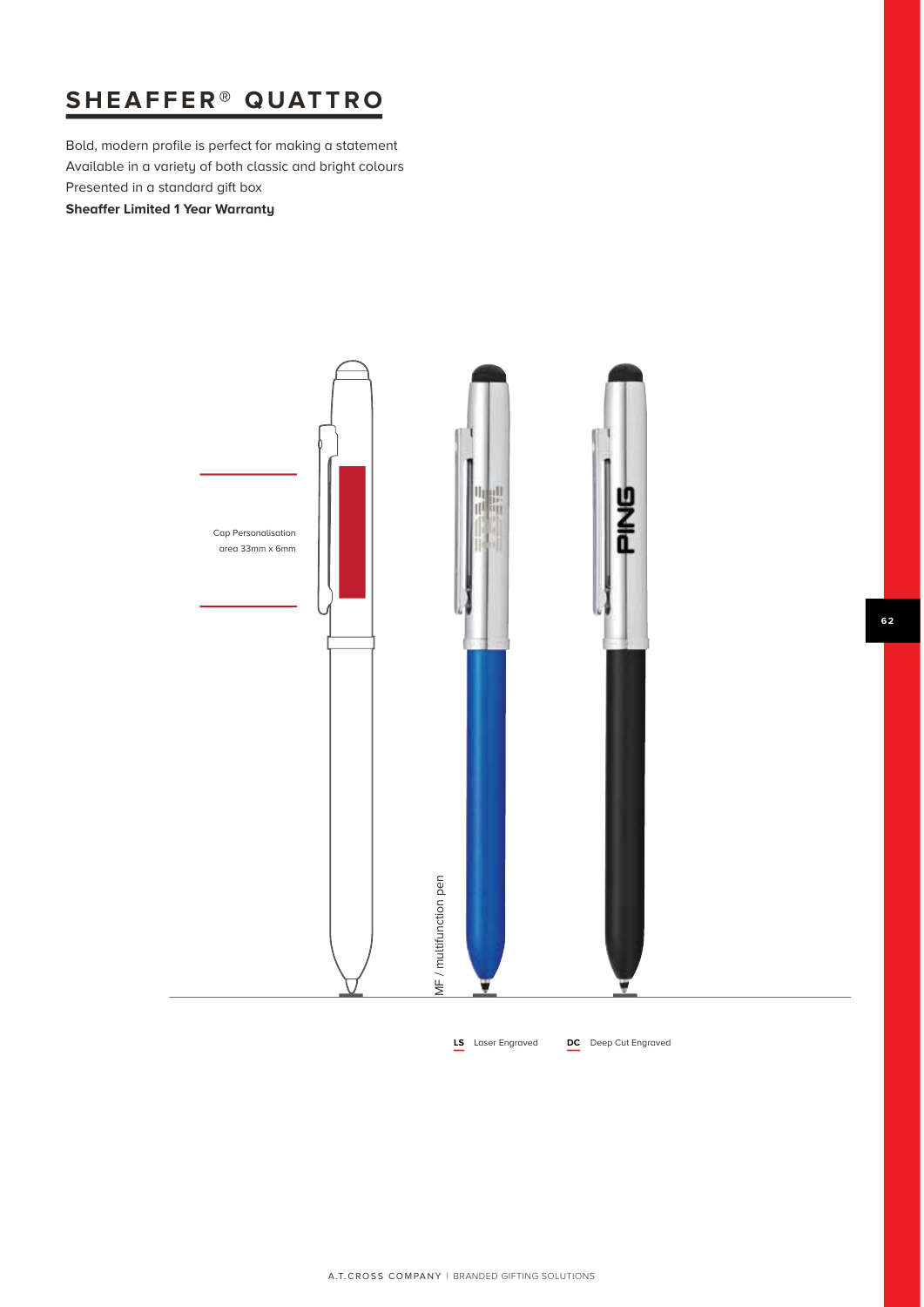## **SHEAFFER® SWITCH**

Introducing Sheaffer's first Ballpoint Pen with attached stylus, for conveniently switching from paper to touch-screen with a simple flip of the wrist.

### **Sheaffer Limited 1 Year Warranty**

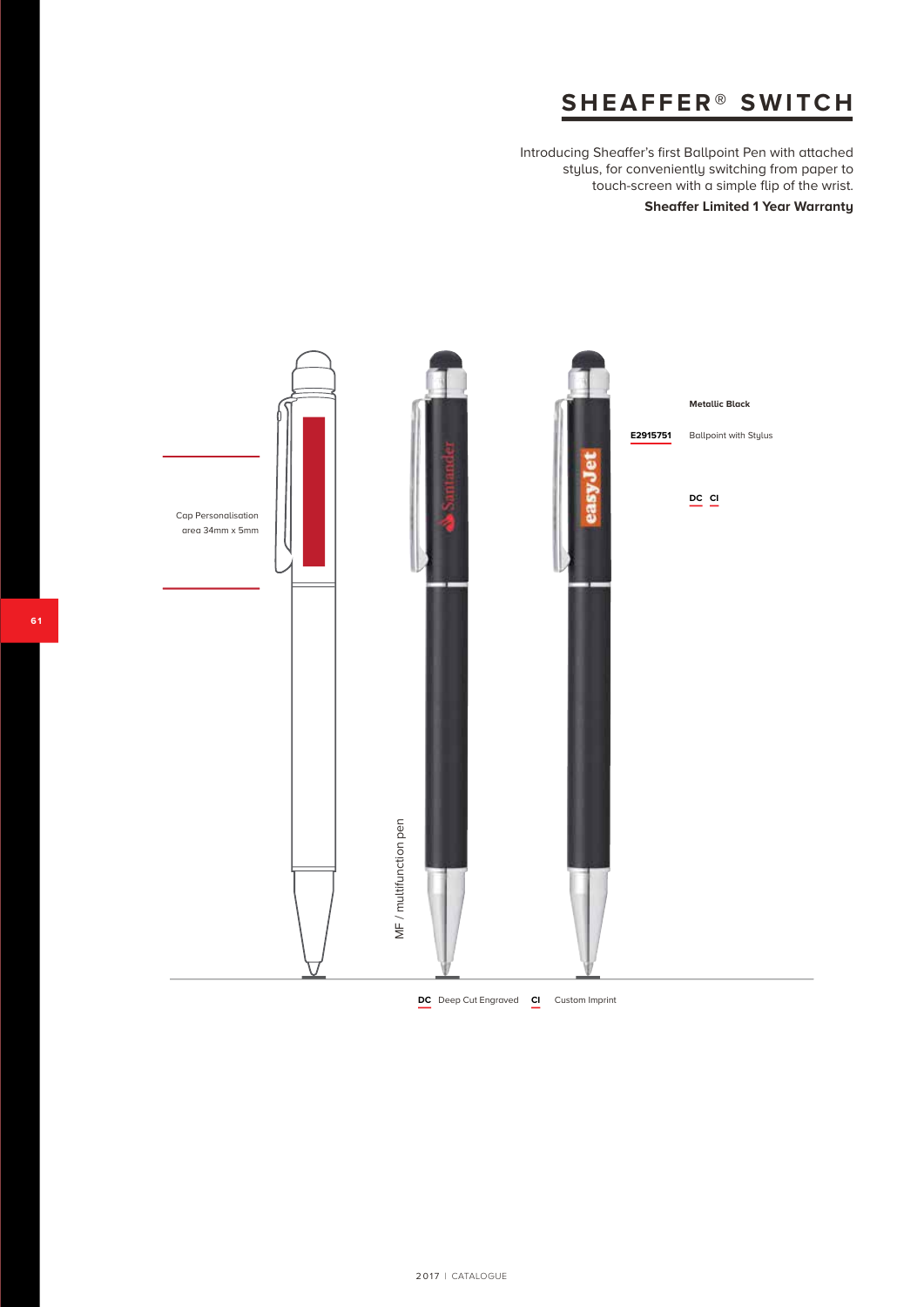# **SHEAFFER® SWITCH**



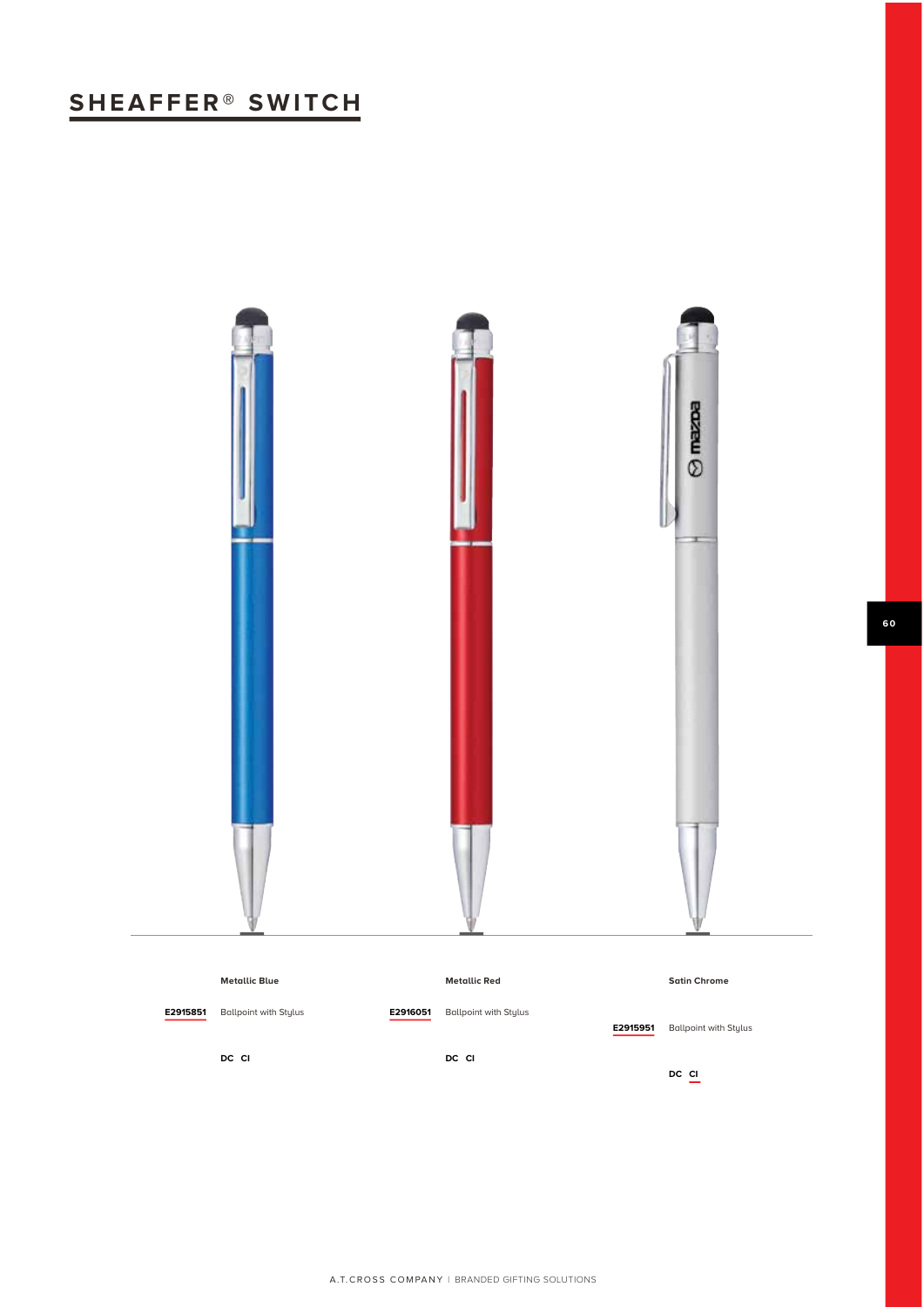# **SHEAFFER® 300**



| <b>Glossy Black Barrel with Bright Chrome</b><br><b>Cap with Chrome Plate Appointments</b> |                                | <b>Glossy Black with Gold Tone Appointments</b> |                    | <b>Glossy Black with Chrome Plate Appointments</b> |                                |  |
|--------------------------------------------------------------------------------------------|--------------------------------|-------------------------------------------------|--------------------|----------------------------------------------------|--------------------------------|--|
| E2931451                                                                                   | Ballpoint                      | E2932551                                        | Ballpoint          | E2931251                                           | Ballpoint                      |  |
| E1931451                                                                                   | <b>Roller Ball</b>             | E1932551                                        | <b>Roller Ball</b> | E1931251                                           | <b>Roller Ball</b>             |  |
| E0931453                                                                                   | Fountain Pen                   | E0932553                                        | Fountain Pen       | E0931253                                           | Fountain Pen                   |  |
|                                                                                            | LS<br>$\overline{\phantom{0}}$ |                                                 | <b>CI</b>          |                                                    | CI<br>$\overline{\phantom{a}}$ |  |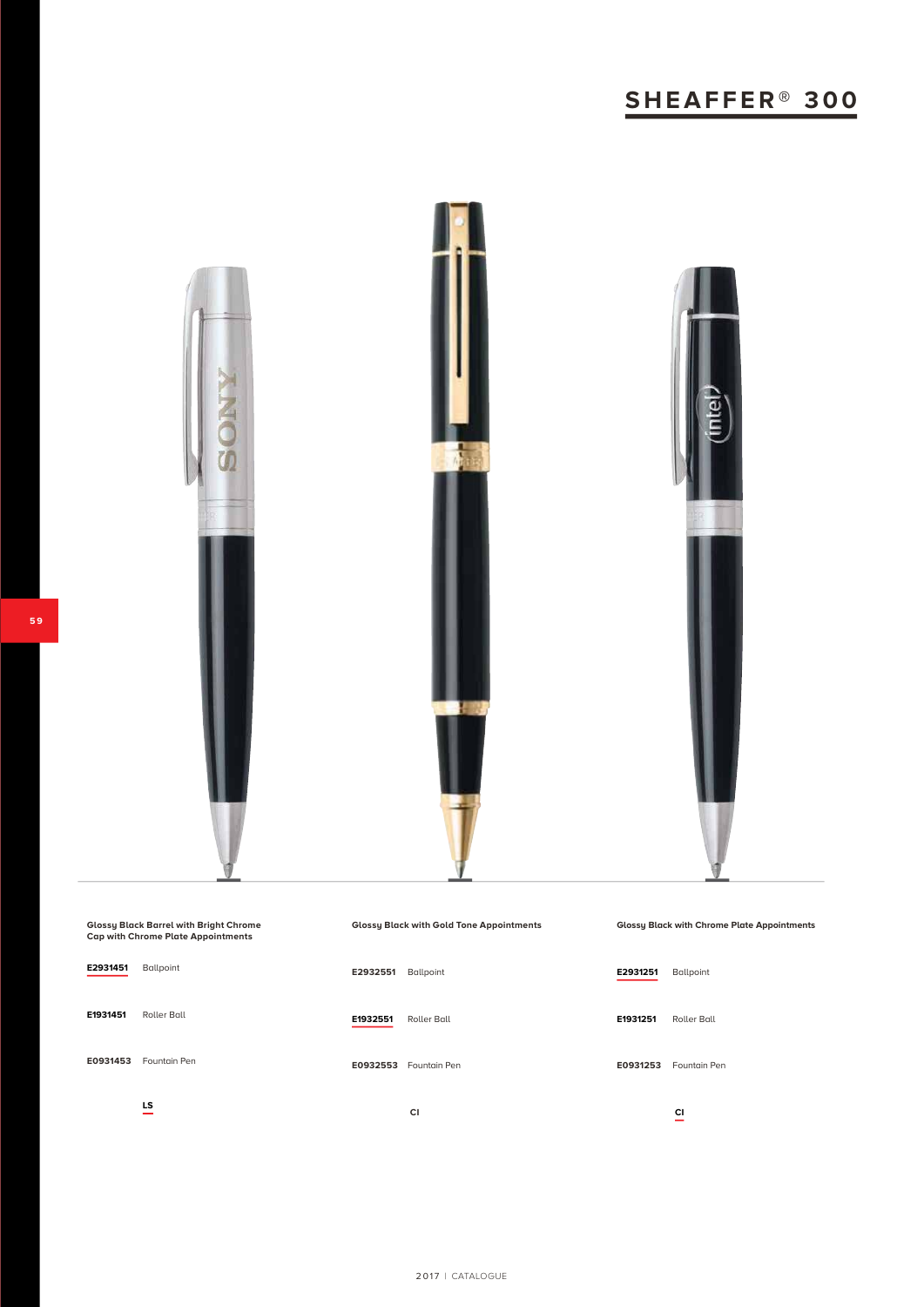# **SHEAFFER® 300**

Modern design and elegant finishes personify elegance Twist-action Ballpoint Presented in a Luxury gift box **Sheaffer Limited 1 Year Warranty**



**LS** Laser Engraved **CI** Custom Imprint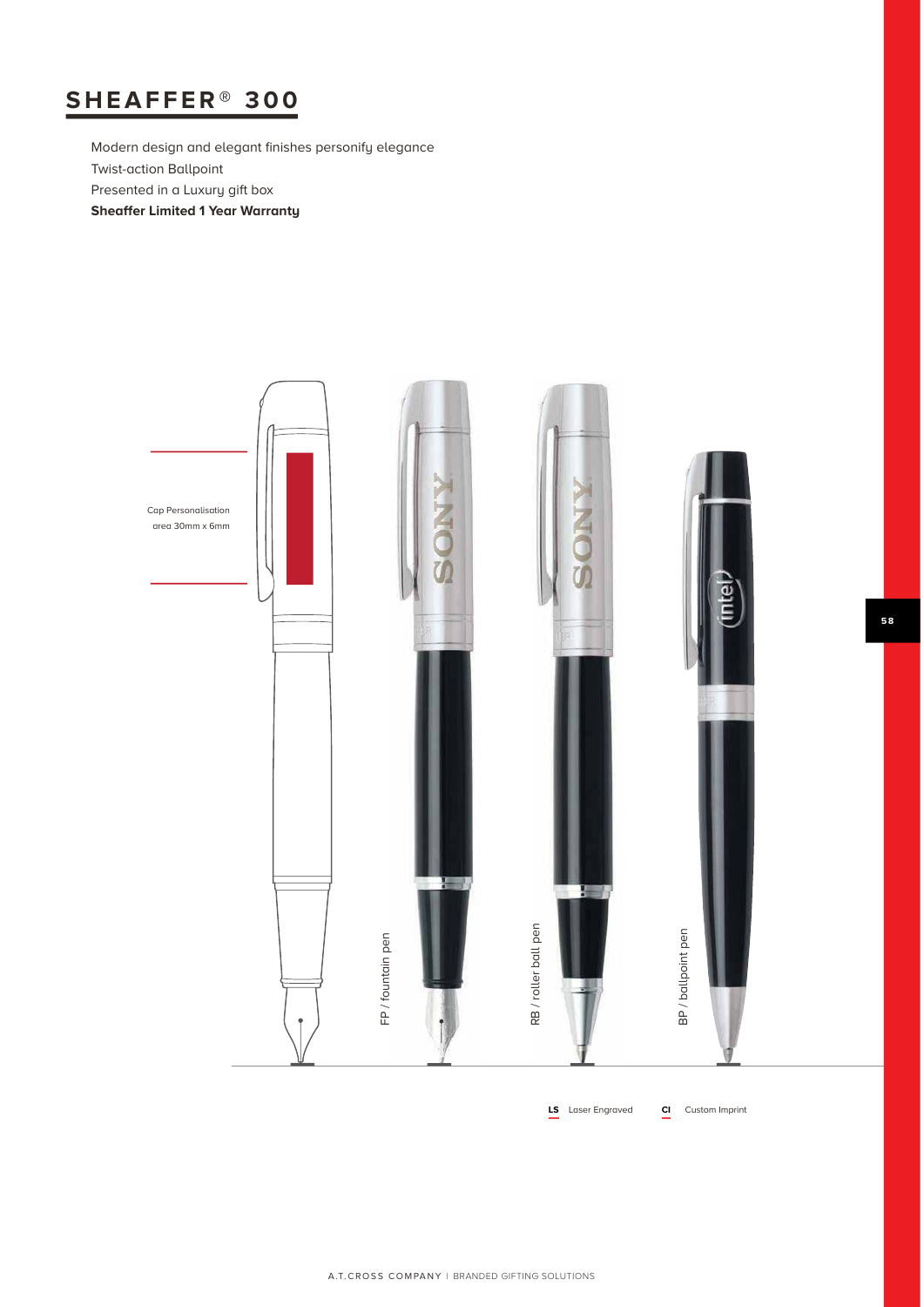# **SHEAFFER® INTENSITY**



**Onyx Barrel and Cap with Chrome Plate Appointments E2923551** Ballpoint Pen **E1923551** Roller Ball Pen **DC CI**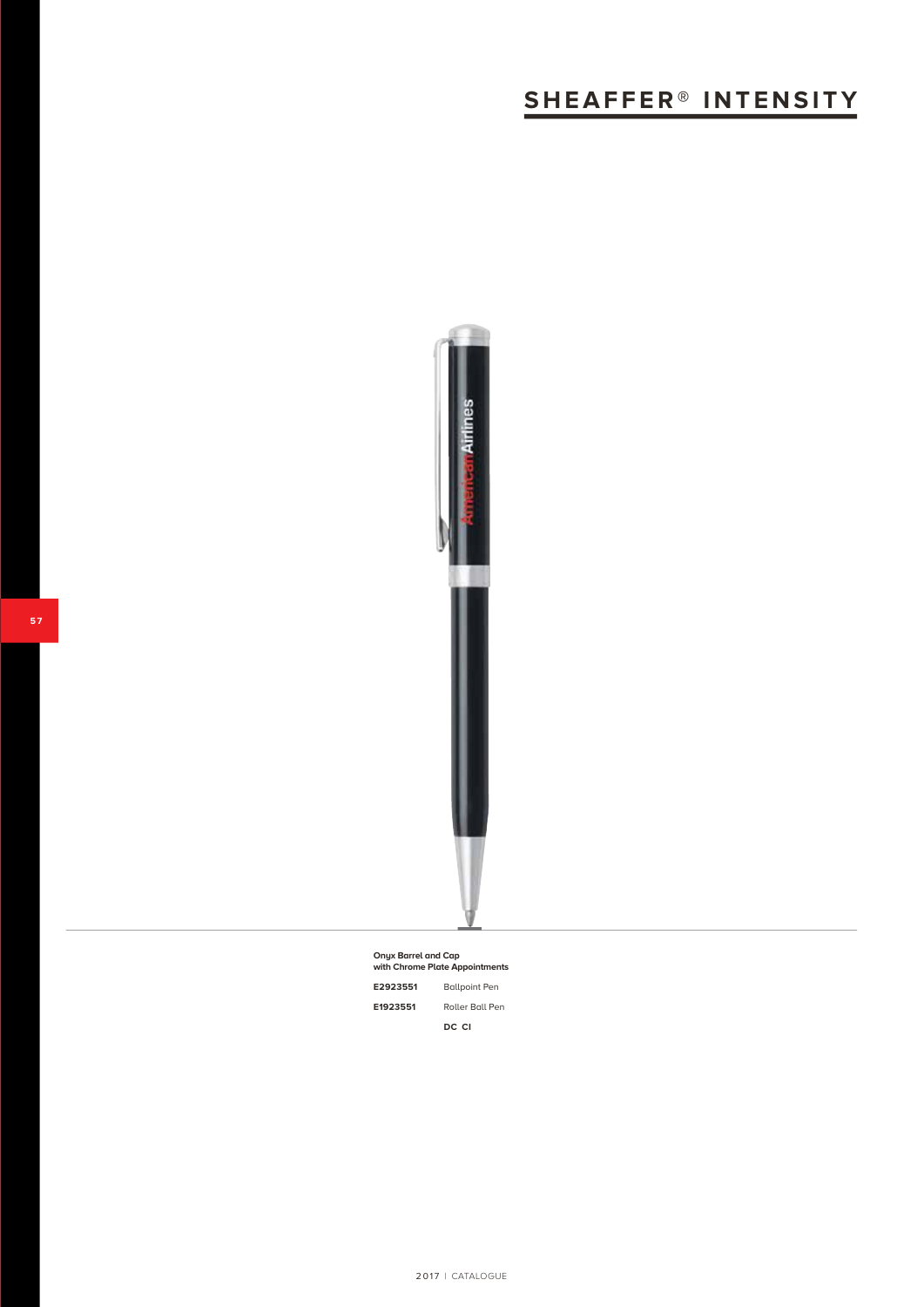## **SHEAFFER® INTENSITY**

Sleek design offered in contemporary finishes. An easy and impressive gift-giving choice. Streamlined thin cylinder profile. Presented in a Luxury gift box.

### **Sheaffer Limited 3 Year Warranty.**

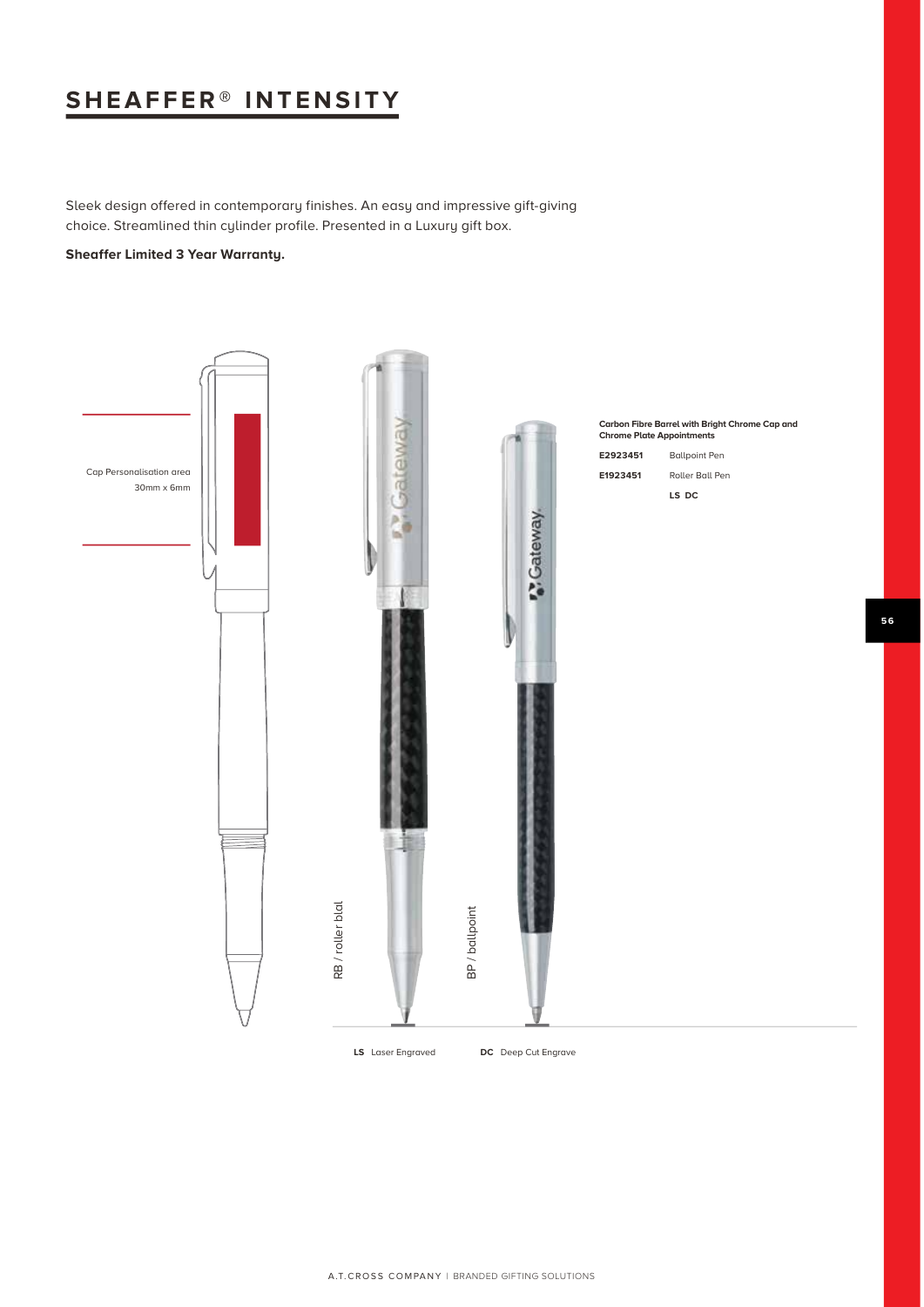# **SHEAFFER® SAGARIS®**



**Black Lacquer Barrel with Chrome Cap and Gold Tone Trim E2947551** Ballpoint Pen **E1947551** Roller Ball Pen **LS DC**

### **Fluted Gold Tone**

**E2947451** Ballpoint Pen **E1947451** Roller Ball Pen **LS DC**

**Gloss Black with Gold Tone Trim E2947151** Ballpoint Pen

**E1947151** Roller Ball Pen **DC CI**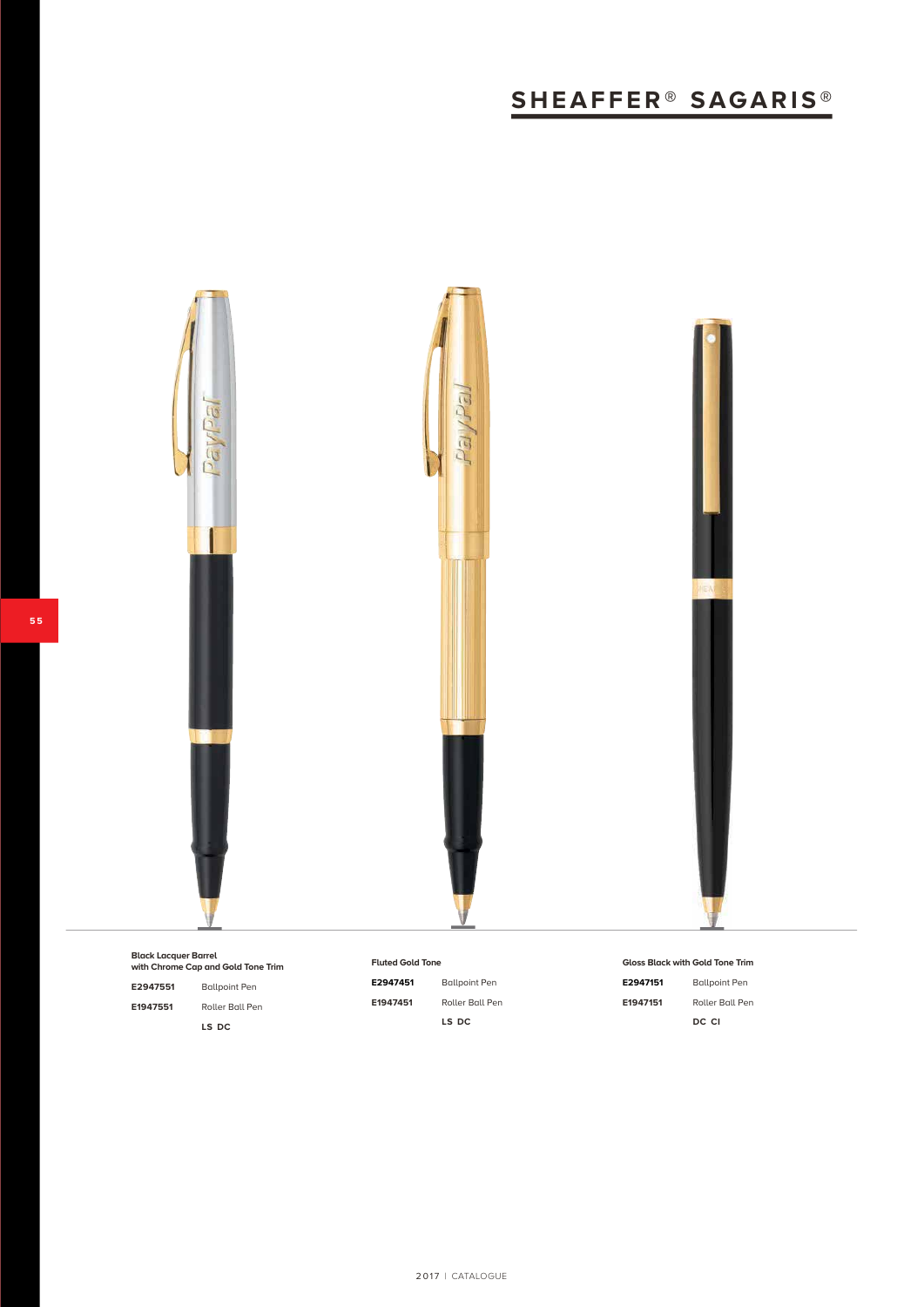## **SHEAFFER® SAGARIS ®**

Classic, timeless style reminiscent of vintage Sheaffer® writing instruments.Elegant and sophisticated finishes.Fountain Pen and Roller Ball feature a tapered cap and barrel and a polished black grip. Ballpoint is lightweight and slim. Presented in a Luxury gift box.

Sheaffer Limited 3 Year Warranty.

Please see page 64-65 for branded product ordering information.

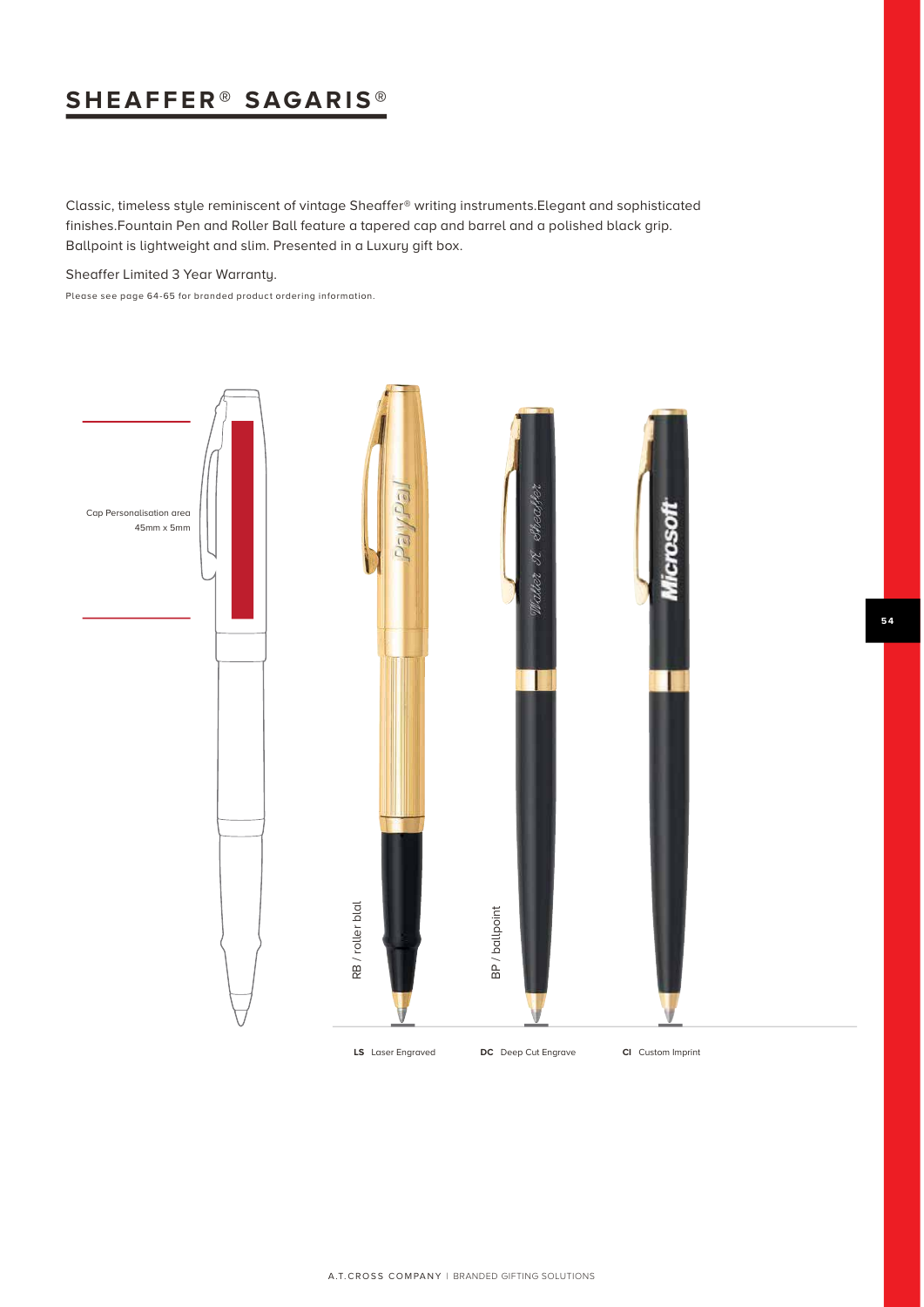# **SHEAFFER® PRELUDE ®**



**Gloss Black Lacquer with Gunmetal Tone Trim**

**E2914451** Ballpoint Pen **E1914451** Roller Ball Pen **DC CI**

**Cobalt Blue Lacquer with Rose Gold Tone Trim**

**E2914351** Ballpoint Pen

**E1914351** Roller Ball Pen **DC CI**

**Black Matte with Gold Plate Trim**

**E234651** Ballpoint Pen **E134651** Roller Ball Pen **DC CI**

### **Black Onyx Lacquer Barrel with Palladium Plate Cap and 22CT Gold Plate Trim**

**E233751** Ballpoint Pen **E133751** Roller Ball Pen **DC CI**

**5 3**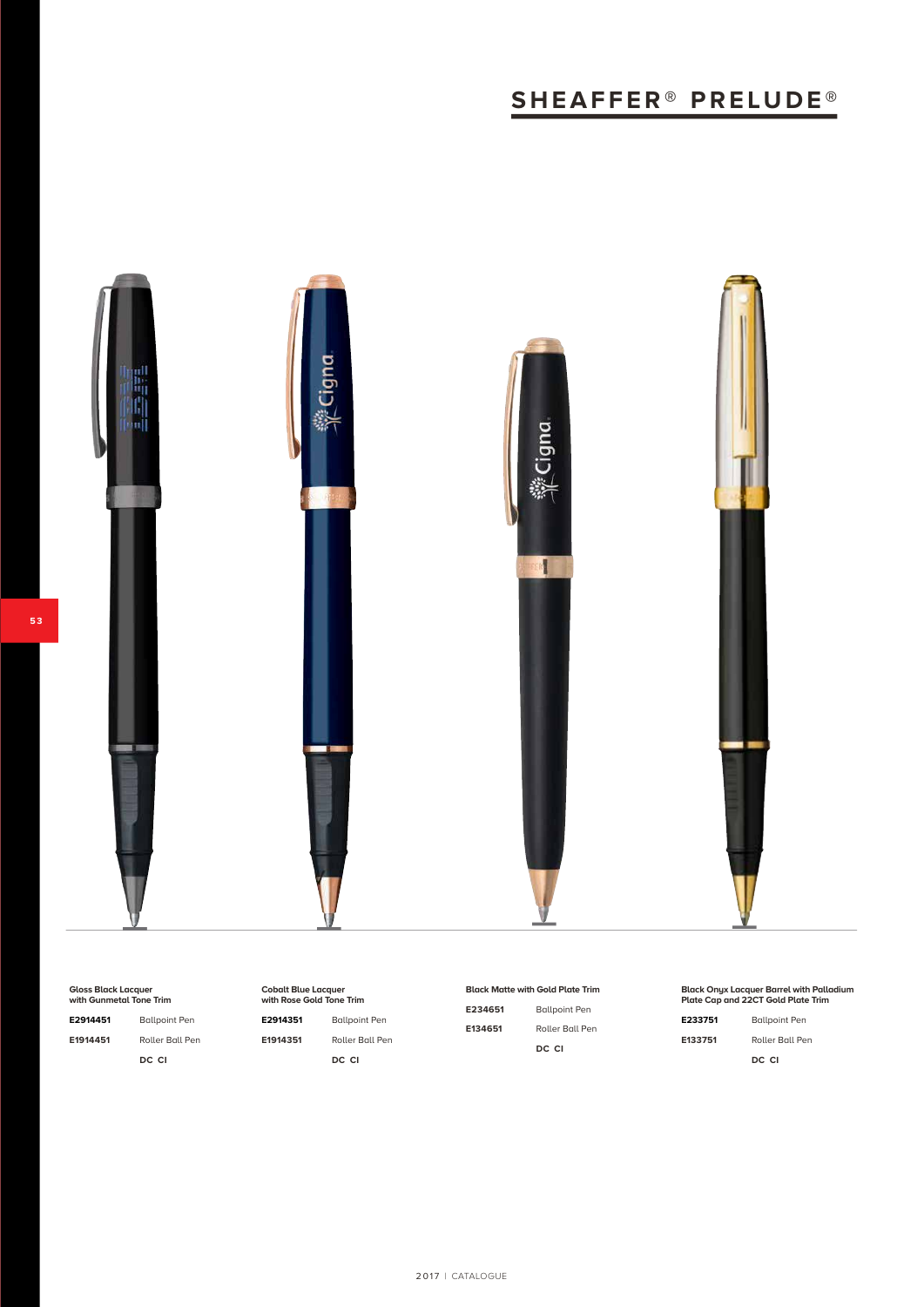# **SHEAFFER® PRELUDE ®**

Comfortable and balanced wide profile. Traditional styling with modern functionality. Presented in a Luxury gift box.

Sheaffer Limited Lifetime Warranty.

Please see page 64-65 for branded product ordering information.

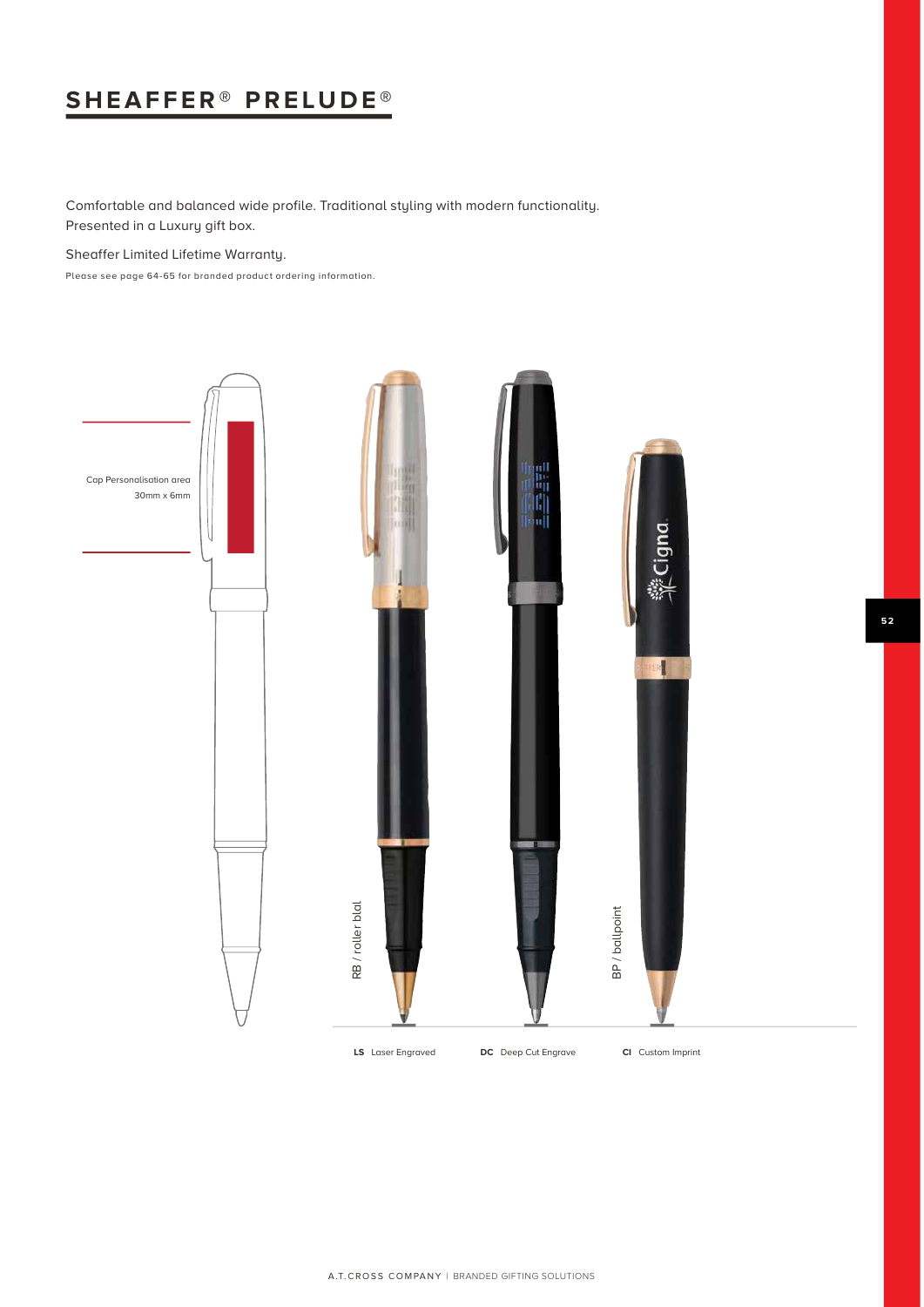## **GIFT BOXES**





### **Standard Gift Box**

Standard gift box for Sheaffer® VFM, Sentinel®, Pop, Ion and Award

### **Luxury Gift Box**

Luxury gift box for Prelude®, Sheaffer® Intensity®, Sheaffer® 100, Sheaffer® 300, , Quattro and Switch

# **SHEAFFER**® **REFILL REFERENCE GUIDE**

|                             | <b>Ballpoint</b><br>Refill "K"<br><b>Style Blue</b><br>or Black Ink<br>Medium or<br>Fine Point<br>Grade | Ballpoint<br>Refill "T"<br>Style Blue<br>or Black Ink<br>Medium or<br>Fine Point<br>Grade | Classic<br>Rollerball<br><b>Refill Blue</b><br>or Black<br>Ink Medium<br>Point Grade | Slim<br>Rollerball<br>Refill Blue<br>or Black<br>Ink Medium<br>Point Grade | Sheaffer <sup>®</sup><br>Skrip <sup>®</sup> Ink<br><b>Bottle</b> | Sheaffer <sup>®</sup><br>Skrip <sup>®</sup><br>Classic Ink<br>Cartridges | Sheaffer <sup>®</sup><br><b>Skrip</b> <sup>®</sup><br>Universal<br>lnk<br>Cartridges | Sheaffer <sup>®</sup><br>Piston<br>Converter<br>(Used with<br>Sheaffer <sup>®</sup><br>Skrip <sup>®</sup><br>Ink Bottle) | Sheaffer <sup>®</sup><br>Standard<br><b>Ballpoint</b><br>Refill | Sheaffer <sup>®</sup><br>Standard<br><b>Gel Rolling</b><br><b>Ball Refill</b> | Sheaffer <sup>®</sup><br>Standard<br>Mini<br><b>Ballpoint</b><br>Refill | Sheaffer <sup>®</sup><br>Ion Refill |
|-----------------------------|---------------------------------------------------------------------------------------------------------|-------------------------------------------------------------------------------------------|--------------------------------------------------------------------------------------|----------------------------------------------------------------------------|------------------------------------------------------------------|--------------------------------------------------------------------------|--------------------------------------------------------------------------------------|--------------------------------------------------------------------------------------------------------------------------|-----------------------------------------------------------------|-------------------------------------------------------------------------------|-------------------------------------------------------------------------|-------------------------------------|
| <b>Sheaffer</b><br>Prelude  |                                                                                                         |                                                                                           |                                                                                      |                                                                            |                                                                  |                                                                          |                                                                                      |                                                                                                                          |                                                                 |                                                                               |                                                                         |                                     |
| Sheaffer<br><b>Sagaris</b>  |                                                                                                         |                                                                                           |                                                                                      |                                                                            | <b>Service Service</b>                                           |                                                                          |                                                                                      |                                                                                                                          |                                                                 |                                                                               |                                                                         |                                     |
| Sheaffer<br>Intensity       |                                                                                                         |                                                                                           |                                                                                      |                                                                            |                                                                  |                                                                          |                                                                                      |                                                                                                                          |                                                                 |                                                                               |                                                                         |                                     |
| Sheaffer<br>300             |                                                                                                         |                                                                                           |                                                                                      |                                                                            |                                                                  |                                                                          |                                                                                      |                                                                                                                          |                                                                 |                                                                               |                                                                         |                                     |
| Sheaffer<br>100             |                                                                                                         |                                                                                           |                                                                                      |                                                                            | <b>Service Service</b>                                           |                                                                          |                                                                                      |                                                                                                                          |                                                                 |                                                                               |                                                                         |                                     |
| <b>Sheaffer</b><br>Sentinel |                                                                                                         |                                                                                           |                                                                                      |                                                                            |                                                                  |                                                                          |                                                                                      |                                                                                                                          |                                                                 |                                                                               |                                                                         |                                     |
| Sheaffer<br><b>VFM</b>      |                                                                                                         |                                                                                           |                                                                                      |                                                                            |                                                                  |                                                                          |                                                                                      |                                                                                                                          |                                                                 |                                                                               |                                                                         |                                     |
| Sheaffer<br>Award           |                                                                                                         |                                                                                           |                                                                                      |                                                                            |                                                                  |                                                                          |                                                                                      |                                                                                                                          | $\blacksquare$                                                  |                                                                               |                                                                         |                                     |
| Sheaffer<br>lon             |                                                                                                         |                                                                                           |                                                                                      |                                                                            |                                                                  |                                                                          |                                                                                      |                                                                                                                          |                                                                 |                                                                               |                                                                         |                                     |
| <b>Sheaffer</b><br>Pop      |                                                                                                         |                                                                                           |                                                                                      |                                                                            |                                                                  |                                                                          |                                                                                      |                                                                                                                          | $\bullet$                                                       | ۰                                                                             |                                                                         |                                     |
| Sheaffer<br>Quattro         |                                                                                                         |                                                                                           |                                                                                      |                                                                            |                                                                  |                                                                          |                                                                                      |                                                                                                                          |                                                                 |                                                                               |                                                                         |                                     |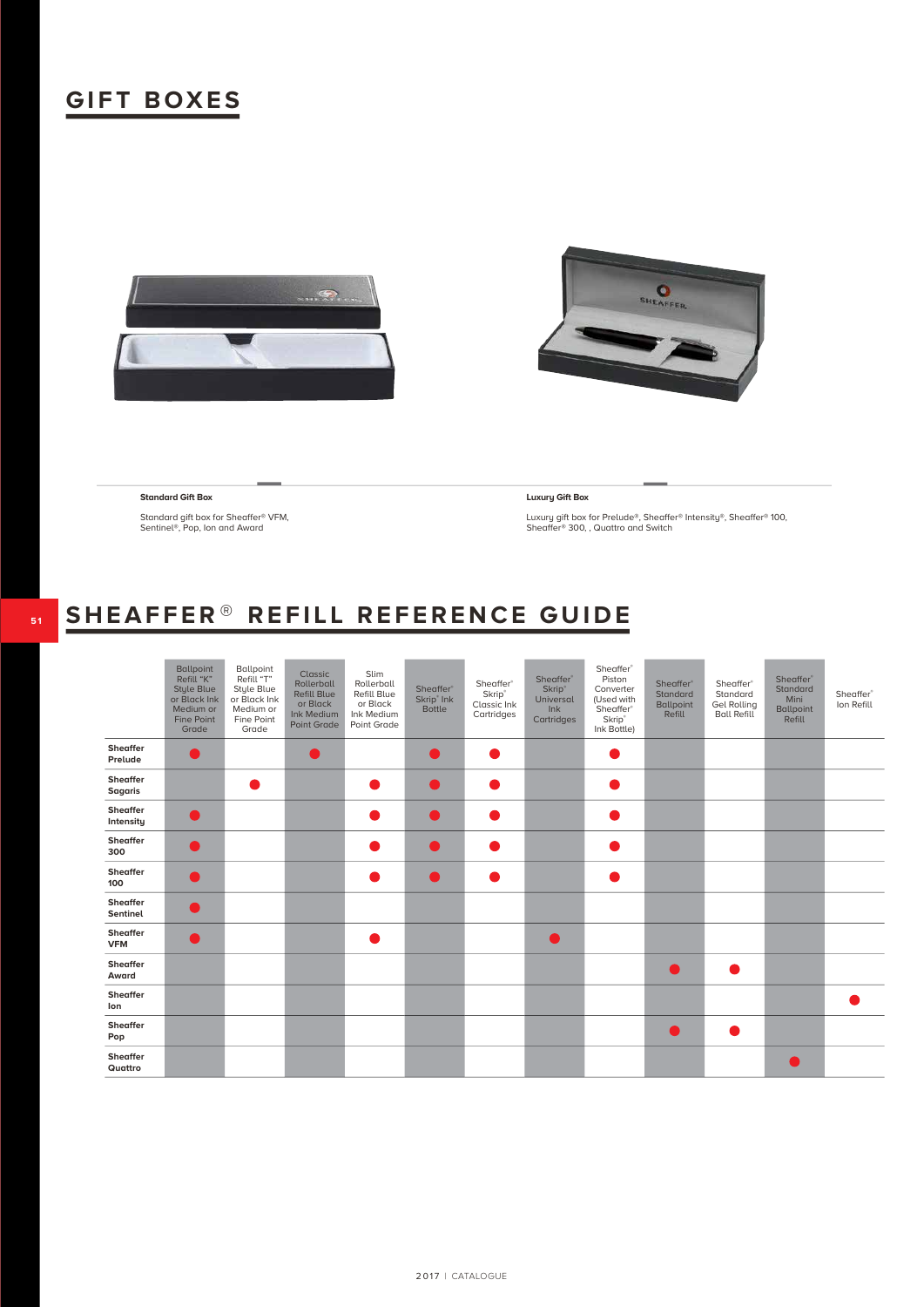## **ENGRAVING SERVICES**

### **Standard Engraving**

Engraving methods include deep-cut without colour, deep-cut enamel filled and laser. For deep-cut, enamel-filled engraving, type styles include block, script and Times Regular. Colour-fill options vary by product. Lacquer finishes with gold plated appointments are colour-filled with gold tone. Lacquer and satin finishes with chrome appointments are filled with silver tone. Laser-style engraving does not accept colour-fill.

For standard name engraving, production lead time is five working days.







**Block Deep-Filled Times Regular Script**

### **Template Engraving**

Template engraving is a custom process that duplicates simplified logos or stylised print. It is available on the engraving panel of most writing instruments. Depending on the product being customised, template engraving options may include deep-cut without colour, deep-cut colour-filled or laser engraving.

A complete list of options is noted in the standard engraving section above. Laser engraving on all chrome writing instruments appears as tone-on-tone.







**Drag Style Laser Style Deep Filled Style**

### **IMPRINTING SERVICES**

### **Imprint Example**

Using a print image reproduction process, Sheaffer will recreate your company logo or message on applicable writing instruments in one or multiple colours of your choice. Extremely accurate design and colour reproduction is possible.



**Imprint**



| Description                                                    | Deep Cut, Block, Script, or<br><b>Times Reqular</b> | Laser, Block, Script,or<br><b>Times Regular</b> | Drag, Block, Script, or<br>Double-line Gothic |
|----------------------------------------------------------------|-----------------------------------------------------|-------------------------------------------------|-----------------------------------------------|
| Number of characters and spaces available                      | 22                                                  | 22                                              | 22                                            |
| <b>Chrome, Brushed Chrome</b>                                  |                                                     |                                                 |                                               |
| <b>Gold Tone</b>                                               |                                                     |                                                 |                                               |
| <b>Satin finishes</b>                                          |                                                     |                                                 |                                               |
| Satin finishes or smooth touch with chrome plated appointments |                                                     |                                                 | ۰                                             |
| Lacquer                                                        |                                                     |                                                 | ۰                                             |